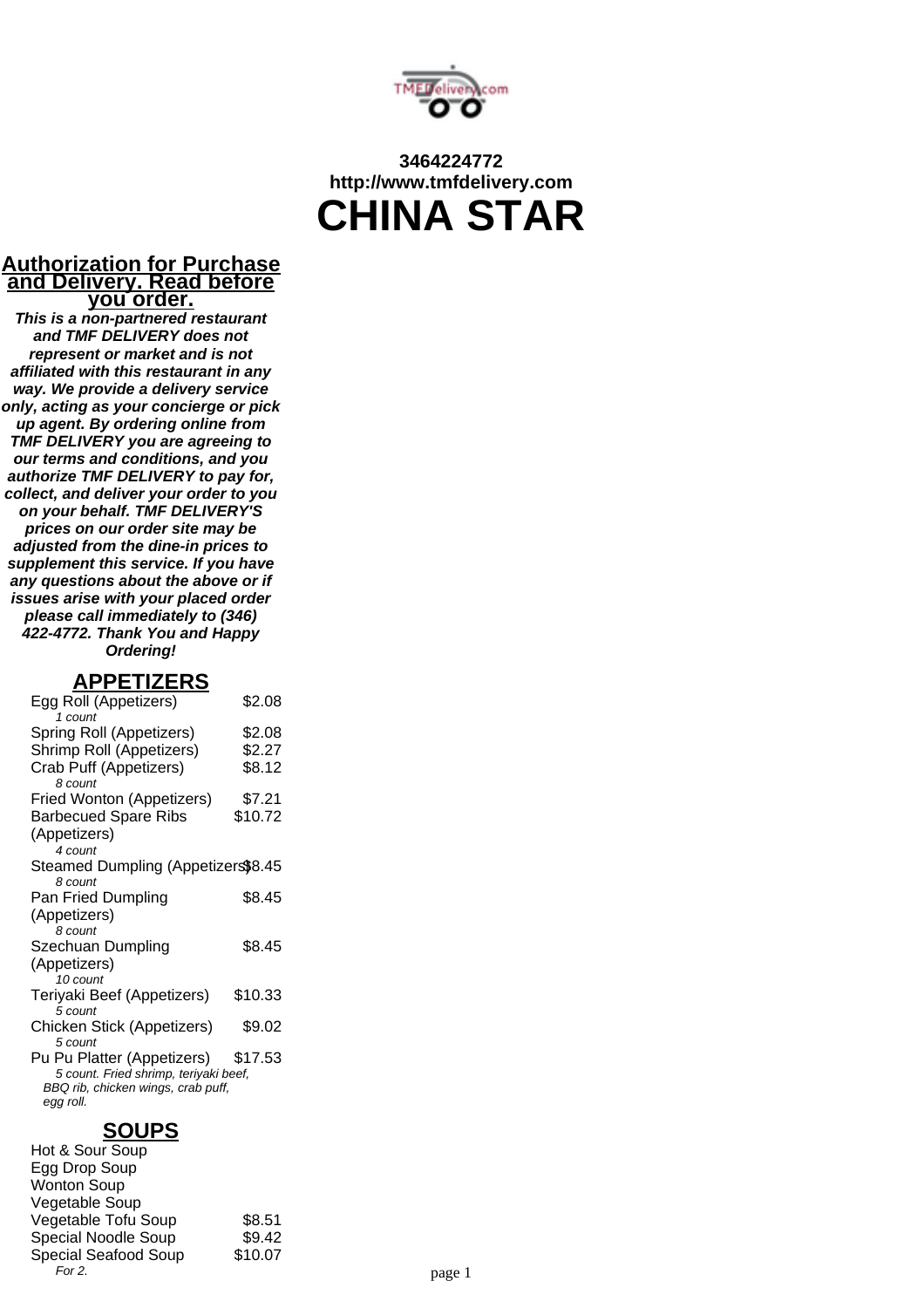| Special Wonton Soup | \$9.74 |
|---------------------|--------|
| Fried Noodle        | \$0.97 |

## **FRIED RICE**

| Vegetable Fried Rice            | \$10.07 |
|---------------------------------|---------|
| <b>Roast Pork Fried Rice</b>    | \$10.72 |
| <b>Chicken Fried Rice</b>       | \$10.72 |
| <b>Beef Fried Rice</b>          | \$11.63 |
| <b>Shrimp Fried Rice</b>        | \$11.63 |
| <b>House Special Fried Rice</b> | \$12.14 |

# **LO MEIN**

| Vegetable Lo Mein     | \$10.33 |
|-----------------------|---------|
| Roast Pork Lo Mein    | \$10.85 |
| Chicken Lo Mein       | \$10.85 |
| Beef Lo Mein          | \$12.01 |
| Shrimp Lo Mein        | \$12.01 |
| House Special Lo Mein | \$12.92 |
| Singapore Mai Fun     | \$12.92 |

## **PORK**

#### **Served with Steamed Rice.**

| Sweet & Sour Pork                   | \$12.66 |
|-------------------------------------|---------|
| <b>Tangy Spicy Pork</b>             | \$12.66 |
| Hunan Pork                          | \$12.66 |
| Shredded Pork w. Garlic Saudel 2.92 |         |
| Szechuan Pork                       | \$12.92 |
| <b>Boneless Spare Ribs</b>          | \$13.32 |

## **CHICKEN**

| <b>Served with Steamed Rice.</b>   |         |  |
|------------------------------------|---------|--|
| Sweet & Sour Chicken               | \$13.64 |  |
| Lemon Chicken                      | \$13.64 |  |
| Crispy Honey Chicken               | \$13.64 |  |
| Chicken w. Broccoli                | \$13.64 |  |
| Moo Goo Gai Pan                    | \$13.64 |  |
| Chicken w. Snow Peas               | \$13.64 |  |
| Chicken w. Mixed Vegetables\$13.64 |         |  |
| Chicken w. Mushroom                | \$13.64 |  |
| Szechuan Chicken                   | \$13.64 |  |
| <b>Curry Chicken</b>               | \$13.64 |  |
| <b>Tangy Spicy Chicken</b>         | \$13.64 |  |
| Hunan Chicken                      | \$13.64 |  |
| Kung Pao Chicken                   | \$13.64 |  |
| Chicken w. Cashew Nuts             | \$13.64 |  |
| Mongolian Chicken                  | \$13.64 |  |
| Chicken w. Garlic Sauce            | \$13.64 |  |
| Bourbon Chicken                    | \$13.64 |  |
| <b>Black Pepper Chicken</b>        | \$13.64 |  |

# **BEEF**

#### **Served with Steamed Rice.**

| Mongolian Beef                     | \$14.75 |
|------------------------------------|---------|
| <b>Curry Beef</b>                  | \$14.75 |
| <b>Tangy Beef</b>                  | \$14.75 |
| Hunan Beef                         | \$14.75 |
| Sha Cha Beef                       | \$14.75 |
| Kung Pao Beef                      | \$14.75 |
| Beef w. Broccoli                   | \$14.75 |
| Beef w. Snow Peas                  | \$14.75 |
| Beef w. Mixed Vegetables           | \$14.75 |
| Beef w. Cashew Nuts                | \$14.75 |
| Beef w. Asparagus                  | \$14.75 |
| Shredded Beef w. Garlic Saude 4.75 |         |
| Pepper Steak                       | \$14.75 |
| Szechuan Beef                      | \$14.75 |

### **SEAFOOD**

| <b>Served with Steamed Rice.</b> |         |        |
|----------------------------------|---------|--------|
| Sweet & Sour Shrimp              | \$14.94 |        |
| Lemon Shrimp                     | \$14.94 |        |
| Szechuan Shrimp                  | \$14.94 | page 2 |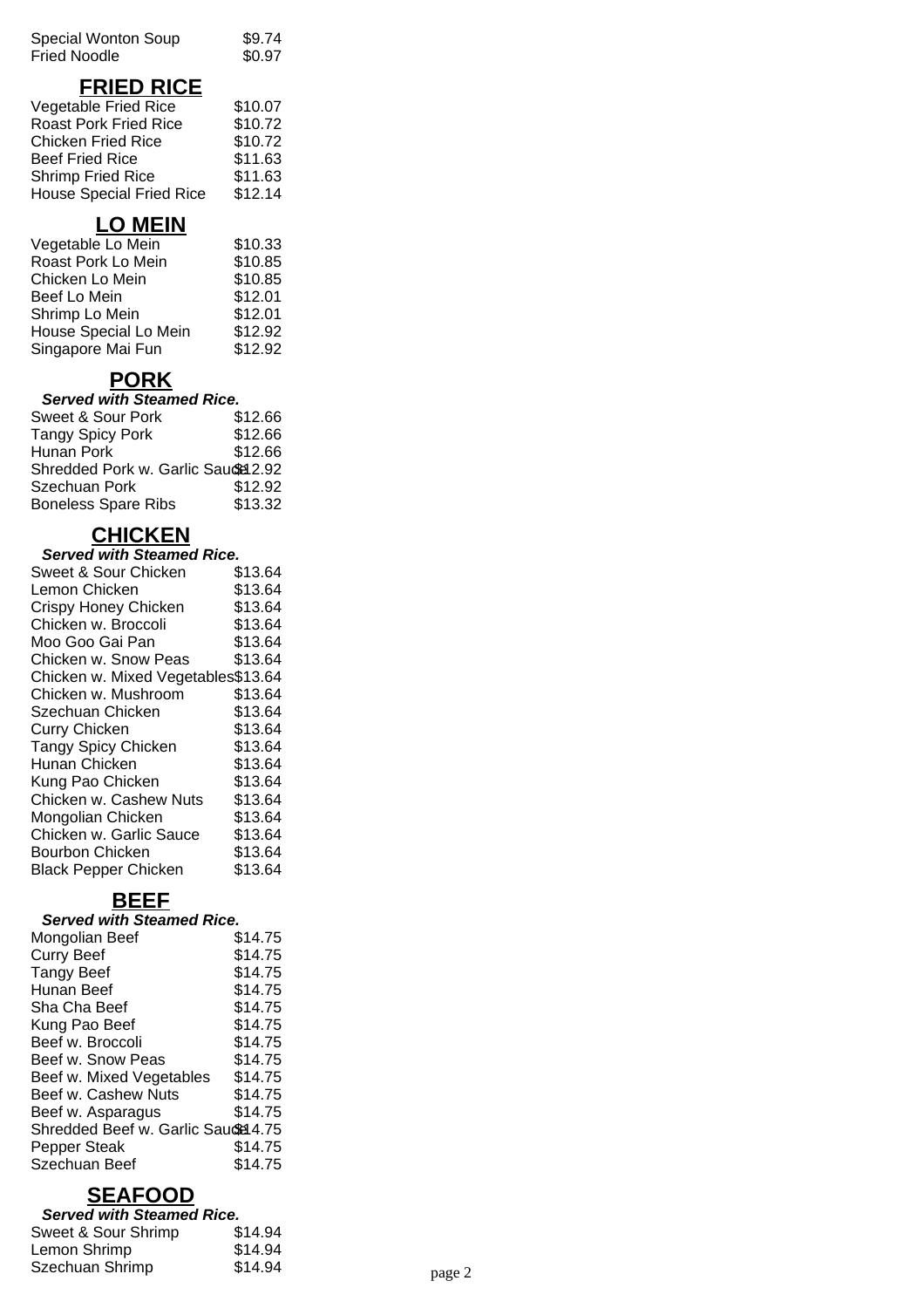| <b>Curry Shrimp</b>                | \$14.94 |
|------------------------------------|---------|
| <b>Tangy Spicy Shrimp</b>          | \$14.94 |
| Hunan Shrimp                       | \$14.94 |
| Kung Pao Shrimp                    | \$14.94 |
| Shrimp w. Garlic Sauce             | \$14.94 |
| Shrimp w. Broccoli                 | \$14.94 |
| Shrimp w. Snow Peas                | \$14.94 |
| Shrimp w. Mushroom                 | \$14.94 |
| Shrimp w. Mixed Vegetable          | \$14.94 |
| Shrimp w. Lobster Sauce            | \$14.94 |
| Tangy Spicy Shrimp & Scallops 6.04 |         |
| Shrimp & Scallops w. Garlic        | \$16.04 |
| Sauce                              |         |

## **EGG FOO YOUNG**

**Served with Steamed Rice.** Vegetable Egg Foo Young \$12.14 Roast Pork Egg Foo Young \$13.64 Chicken Egg Foo Young \$13.64 Beef Egg Foo Young \$13.97 Shrimp Egg Foo Young \$13.97 House Special Egg Foo Youn \$14.62

## **MOO SHU**

#### **Served with Steamed Rice.**

Moo Shu Vegetable (Moo Shu012.66 Moo Shu Pork (Moo Shu) \$13.97 Moo Shu Chicken (Moo Shu) \$13.97 Moo Shu Beef (Moo Shu) \$14.75 Moo Shu Shrimp (Moo Shu) \$14.75

# **VEGETABLES**

**Served with Steamed Rice.** Sauteed String Bean w. Szechuan Style (Vegetables) \$12.01 Broccoli w. Garlic Sauce (Vegetables) \$12.01 Ma Po Tofu (Vegetables) \$12.01 Bean Curd Home Style (Vegetables) \$12.01 Buddha's Feast (Vegetables) \$12.01 Chicken, Beef, Shrimp w. String4.62 Bean (Vegetables)

# **DIET DISHES**

**Served With Steamed Rice.** Steamed Chicken w. Snow \$13.64 Peas (Diet Dishes) Steamed Chicken w. Broccoli \$13.64 (Diet Dishes) Steamed Chicken w. Vegetable 3.64 (Diet Dishes) Steamed Shrimp w. Snow Pe&44.62 (Diet Dishes) Steamed Scallop w. Snow Pe\$\$4.62 (Diet Dishes) Steamed Shrimp w. Broccoli \$14.62 (Diet Dishes) Steamed Scallop w. Broccoli \$14.62 (Diet Dishes) Steamed Shrimp w. Asparagu\$14.62 (Diet Dishes) Steamed Scallop w. Asparaguß 4.62 (Diet Dishes) Steamed Mixed Vegetables \$11.63 (Diet Dishes)

## **CHEF'S SPECIALTIES**

**Served w. Steamed Rice.** Sweet & Sour Delight (Chef's \$14.22 Specialties) Sweet & sour pork, chicken & page 3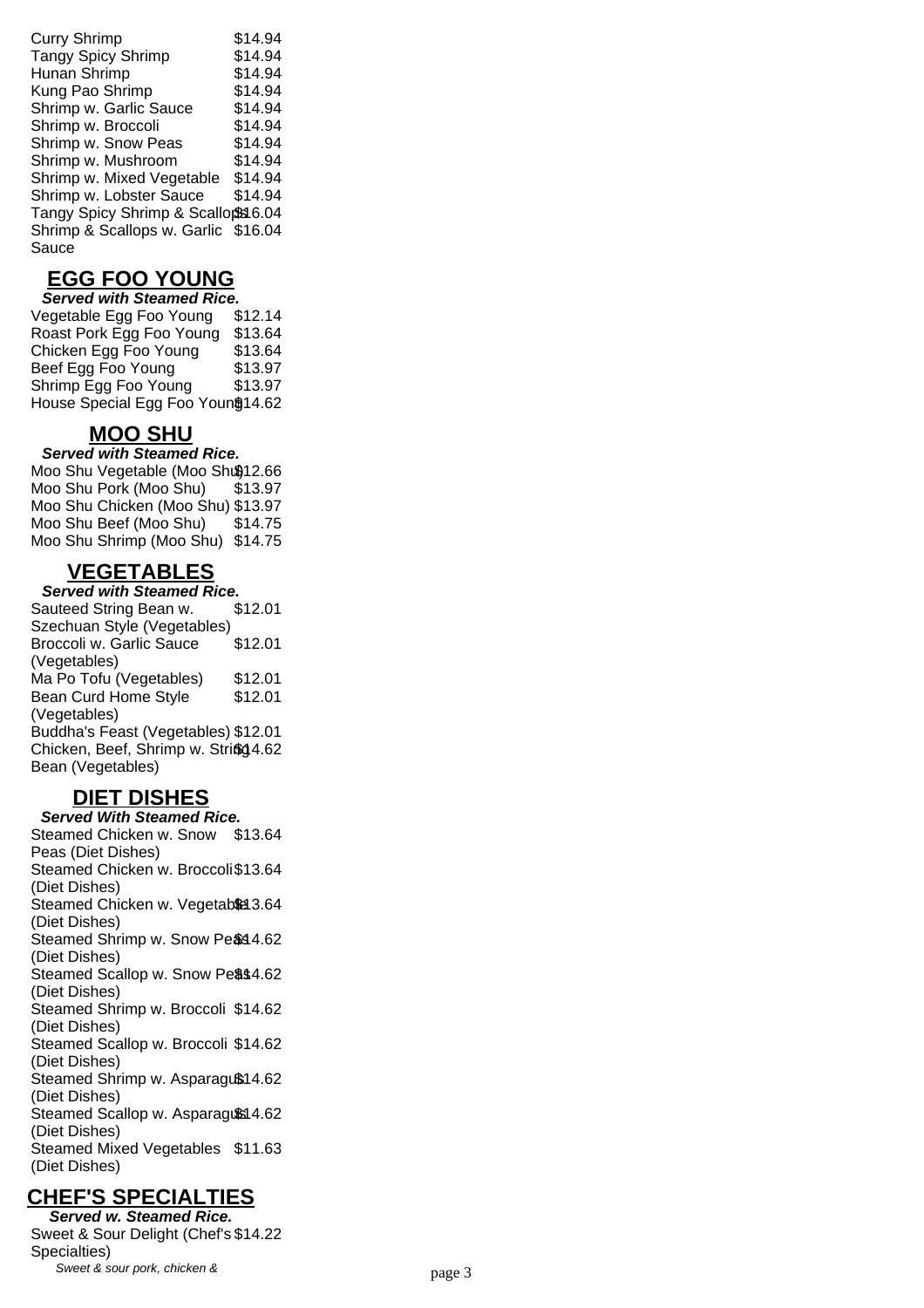shrimp served w. special sweet sauce. General Tso's Chicken (Chef'\$15.02 Specialties) Lightly battered chicken deeply-fried & coated w. famous General Tso's special sauce. Sesame Chicken (Chef's Specialties) \$15.02 Chunk chicken stir-fried w. sophisticated brown sauce & topped w. sesame seed. Orange Chicken (Chef's Specialties) \$15.02 Chunked chicken stir-fried orange peel for a spicy & citrus combination. Sesame Beef (Chef's Specialties) \$16.04 Sliced beef, deep fried w. sophisticated brown sauce & topped w. sesame seed. Orange Beef (Chef's Specialties) \$16.04 Sliced beef, deep fried w. fresh orange peel for a spicy & citrus combination. Beef and Shrimp in Sha Cha \$15.91 Sauce (Chef's Specialties) Beef & Shrimp sauteed w. mushrooms, snow peas & baby corn in Chinese BBQ sauce. Triple Delight, Mongolian Styl§16.24 (Chef's Specialties) Chicken, shrimp & beef w. scallions in Mongolian style. Crispy Shrimp with Walnuts \$16.24 (Chef's Specialties) Jumbo shrimp sauteed in chef's special honey cream sauce, served w. honey sauce. Thai Shrimp and Chicken (Chef's Specialties) \$16.04 Jumbo shrimp & chicken sauteed w. string beans in special Thai chili sauce. Salt Pepper Shrimp (Chef's \$16.24 Specialties) Jumbo shrimp stir-fried w. fresh jalapeno & mixed w. some black pepper powder to stir. General Tso's Shrimp (Chef's \$16.24 Specialties) Chow Seasons (Chef's Specialties) \$17.21 A savory blend of shredded chicken, shrimp, beef & pork w. Chinese vegetable on a bed of puffed rice noodle. Kung Pao Seafood Delight \$17.21 (Chef's Specialties) Sauteed scallops, shrimp and crab meat w. dry hot pepper and peanuts in chef's sauce. Seafood Pan Fried Noodles \$17.21 (Chef's Specialties) Hunan Triple Delight (Chef's \$16.04 Specialties) Chicken, shrimp & beef mixed w. green pepper, onion, broccoli, celery, napa & carrot. Seafood Delight (Chef's Specialties) \$17.21 Sauteed scallop, shrimp, crab meat & mixed vegetable w. house flavorful sauce. Happy Family (Chef's Specialties) \$17.21 Fresh scallop, shrimp & chicken, beef sauteed w. mushroom, snow peas & broccoli in brown sauce.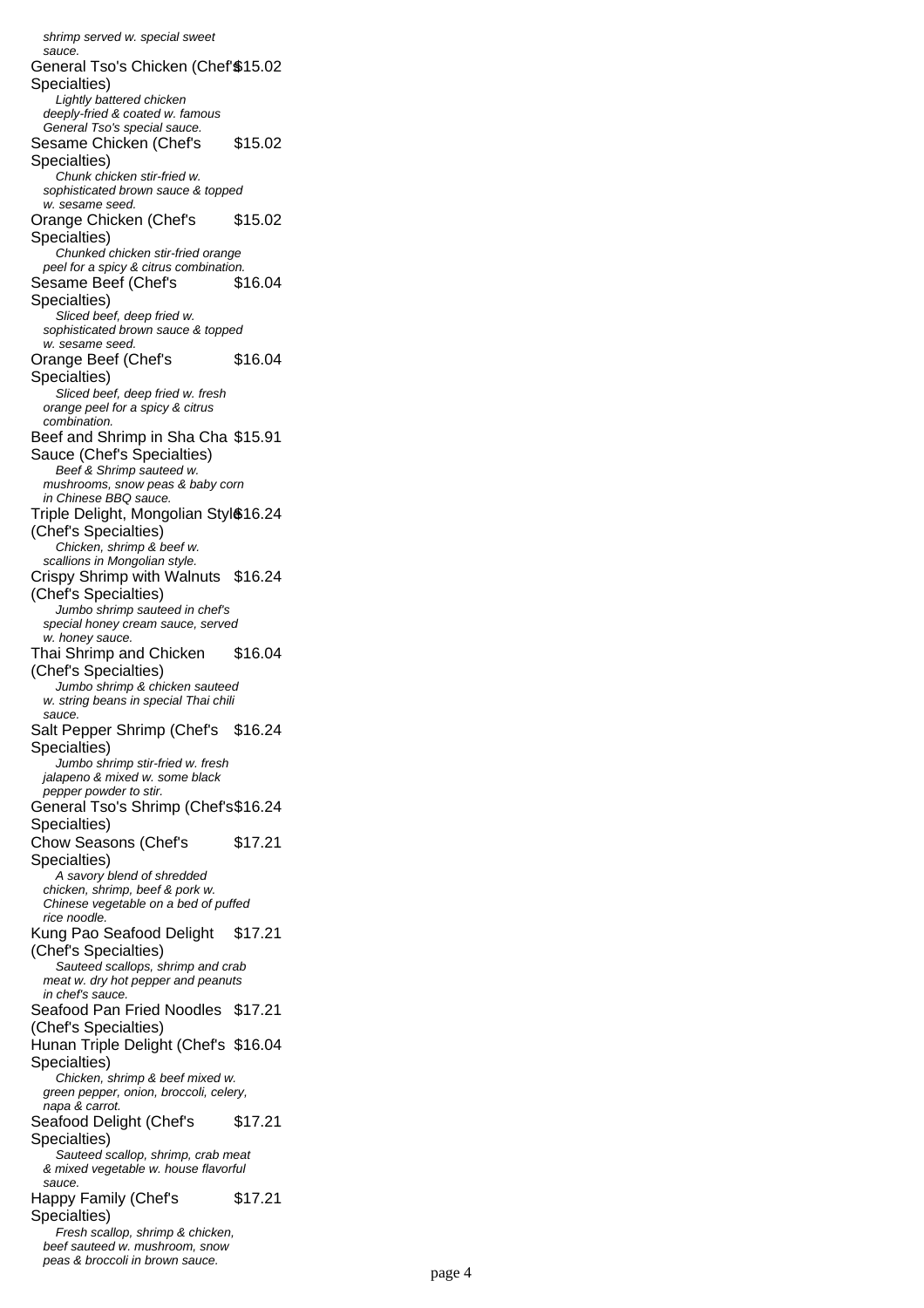Dragon & Phoenix (Chef's Specialties) \$17.21 Shrimp w. vegetable in a flavorful white sauce on one side & General Tso's Chicken on the other side. Seven Stars Around the Moon \$24.61 (Chef's Specialties) Sliced scallops, beef w. fresh veg. blended w. brown sauce, topped w. lemon chicken & surrounded by seven fried jumbo shrimp (for two).

#### **SPECIAL AMERICAN DISHES**

Fried Chicken Wings (Special American Dishes) Chicken Wings Garlic Sauce (Special American Dishes) Buffalo Wings (Special American Dishes) Fried Shrimp (Special American Dishes) 15 count Fried Fish (Special American Dishes) Fried Jumbo Shrimp (Special American Dishes) 5 count Chicken Stick (Special American Dishes) 5 count French Fries (Special American \$5.52 Dishes) Fried Biscuit (Special American \$5.65 Dishes)

## **COMBINATION DINNER**

**All dishes served w. Egg Roll, Fried Rice or Steamed Rice, (Hot & Sour Soup or Wonton Soup or Egg Drop Soup) or Crab Puff.** Pepper Steak Combo (Combination Dinner) \$13.64 Shrimp w. Lobster Sauce Combo (Combination Dinner) \$13.64 Beef w. Broccoli Combo (Combination Dinner) \$13.64 Chicken w. Broccoli Combo \$13.64 (Combination Dinner) Sweet & Sour Chicken Comb \$13.64 (Combination Dinner) Sweet & Sour Pork Combo \$13.64 (Combination Dinner) Moo Goo Gai Pan (Chicken) \$13.64 Combo (Combination Dinner) Shrimp w. Mixed Vegetable \$13.64 Combo (Combination Dinner) Chicken Lo Mein Combo (Combination Dinner) \$13.64 Roast Pork Lo Mein Combo \$13.64 (Combination Dinner) Shrimp w. Broccoli Combo (Combination Dinner) \$13.64 Beef w. Snow Peas Combo \$13.64 (Combination Dinner) Chicken w. Snow Peas Comb®13.64 (Combination Dinner) Chicken w. Cashew Nuts Combo (Combination Dinner) \$13.64 Shrimp w. Cashew Nuts Com\$63.64 (Combination Dinner) Beef Szechuan Style Combo \$13.64 (Combination Dinner)